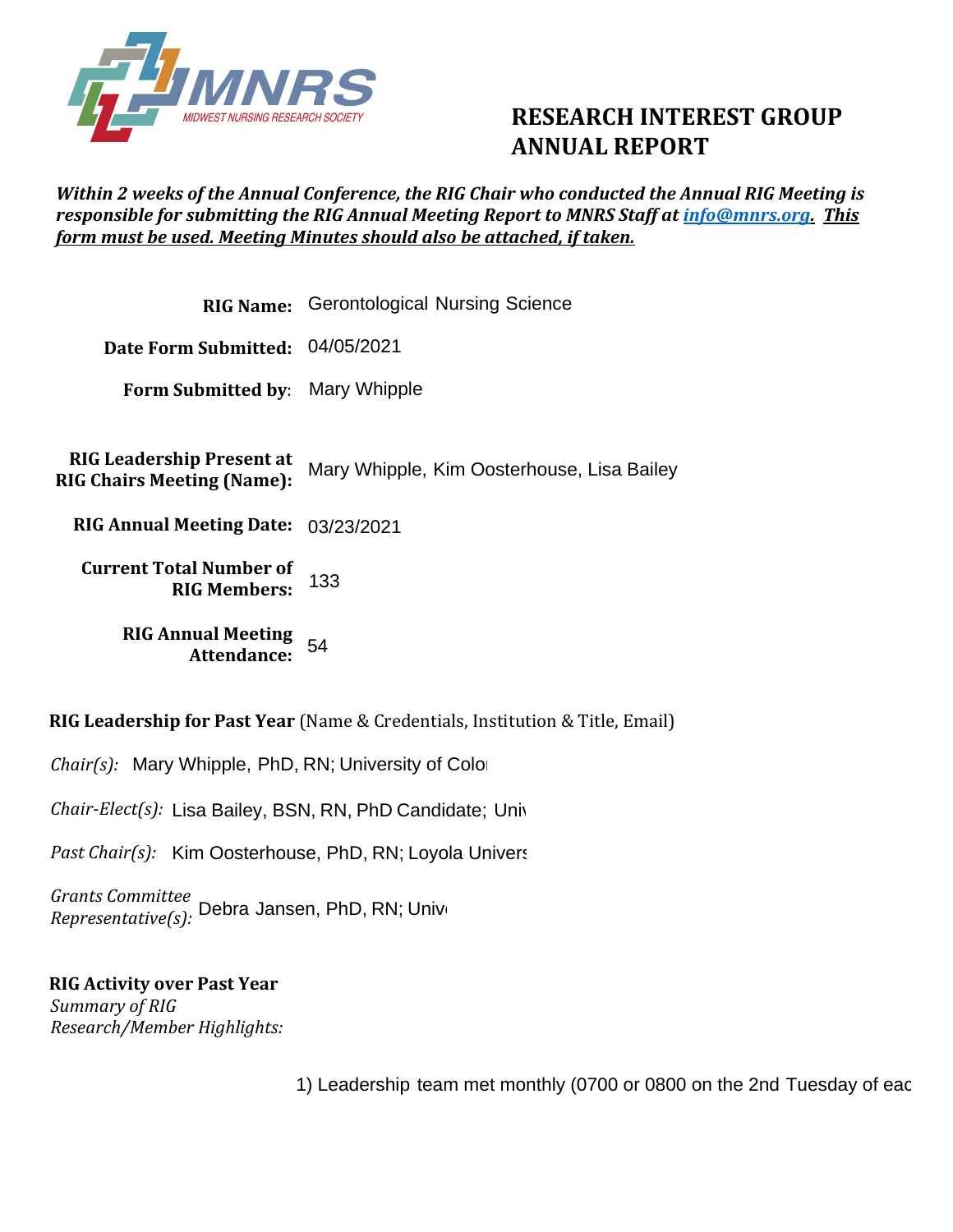*Summary of Symposium Activities:*  We distributed 3 calls for abstracts to our RIG members: 1) Best Practices in T $\epsilon$ 

*Summary of RIG Award Activities:* 

PhD Dissertation Award: Jody S. Blankenship, PhD, RN; New Investigation Award: Jody S. Blankenship, PhD, RN; New Investigation

*Summary of Additional RIG Activities, as applicable:*

Goals: 1) To advance gerontological nursing science through evidence-base

## **MNRS Charges of the Strategic Plan**

*How does this RIG support Research & Implementation? (i.e. symposia, newsletters:* The GRIG supports research and implementation through submission

*How does the RIG support a diverse membership (i.e. DNP, students, other new members, retainment, practice partners)?: How has your RIG worked to increase RIG membership and communications? (newsletter, website, communication reps, Groupsite and Listserv): How are your supporting the MNRS goal of member engagement? (ex. Awards, symposia, mentoring, involvement, Groupsite activity/discussions/media/file sharing):* The GRIG supports diverse membership by encouraging members fro<br><br>Our RIG has actively worked to increase our membership and commu The GRIG actively supports member engagement via soliciting applic:

**Planned RIG Leadership for Upcoming Year** (Name & Credentials, Institution & Title, Email) *Chair(s):* Lisa Bailey, BSN, RN, PhD Candidate; University of Oklahoma Health Sciences Center; lisa-

*Chair-Elect(s): Melissa Harris, BSN, RN, PhD Candidate; University of Michigan; melision* 

*Past Chair(s):* Mary Whipple, PhD, RN; University of Colorado, Postdoctoral Fellow; mary.whipple.gdu